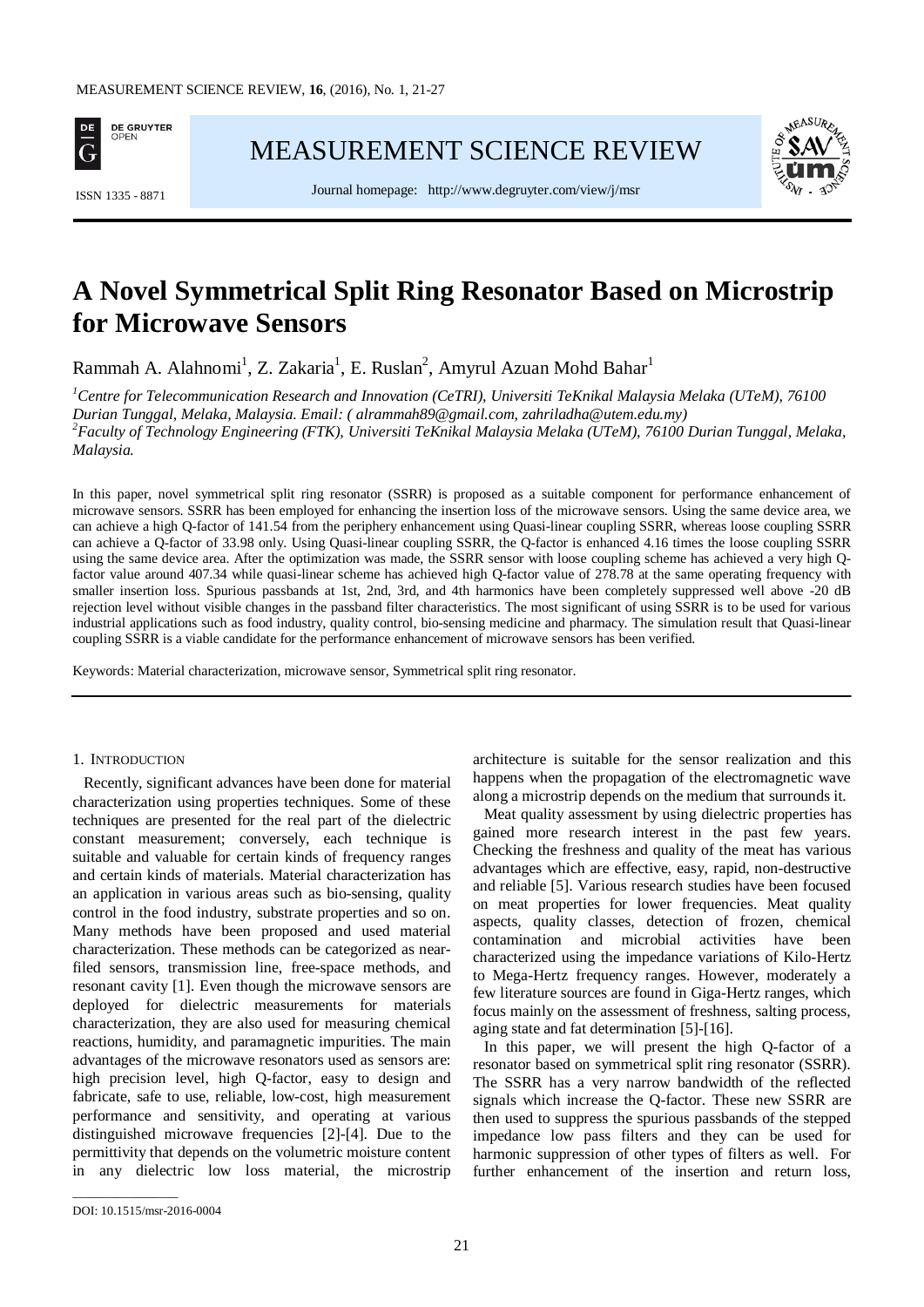periphery is also incorporated between the two coupling gaps. The main contributions of this paper are to propose a symmetrical split ring resonator (SSRR) as a possible candidate for enhancing microwave sensor performance, design, fabrication and testing of harmonic suppressed filters using SSRR.

## 2. PARAMETRIC STUDY OF SSRR SENSOR

The geometry of the proposed SSRR structure is depicted in Fig.1.a) and Fig.1.b). Fig.1.a) is without overlay sample and Fig.1.b) is with an overlay sample view of the SSRR printed on the ground plane exactly beneath the  $50 \Omega$ microstrip line. It consists of a symmetrical split ring resonator unlike SRR structure, which has slits ring resonators. The SSRR circuit dimensions are 100 mm x 68 mm x 0.787 mm (Lg x Wg x h), respectively, with the rings resonator radius  $Ro = 15.85$  mm and  $Ri = 10.58$  mm and line length  $L = 34$  mm patched on the substrate plane of a microstrip SSRR circuit printed on Roger 5880 dielectric substrate of  $\varepsilon_r = 2.2$  and height of 0.787 mm [4], the resonance frequency is observed as 2.2 GHz from HFSS High Frequency Structure Simulator (indicated in Fig.3.). It has been shown that the mean circumference of the ring resonator is equal to an integral of the guided wavelength as indicated below:

$$
2\pi r = n\lambda g \tag{1}
$$

Where n=1, 2, 3…, and

$$
\lambda g = \frac{\lambda}{\sqrt{\varepsilon_{\text{eff}}}}
$$
 (2)

So, the close-form formula for the resonance frequency of SSRR is given by:

$$
f_o = \frac{nc}{2\pi r \sqrt{\varepsilon_{\text{eff}}}}
$$
\n(3)

Where c is the speed of light in vacuum and  $\varepsilon_{\text{eff}}$  is the effective of dielectric constant.

It can be considered to be a simple LC circuit with a response frequency fr, using the following equation [17], [18]:

$$
f_o = \frac{1}{2\pi\sqrt{L_r(C_s + C_r)}}
$$
\n(4)

Where, fr is the SSRR resonant frequency, Lr and Cr are the inductance and capacitance associated with SSRR, respectively, Cs is the capacitance between the ground plane and microstrip-line. The Cs and Lr are always considered as constant due to the material under test (MUT) which is usually non-magnetic and a constant permittivity is used in the substrate of the proposed sensor.

The quality factor (Q-factor) can be determined using this formula [17]:

$$
Q = \frac{\omega_o}{\Delta \omega} \tag{5}
$$

Where:  $\omega$  is the center frequency and  $\Delta\omega$  is the bandwidth. Note that SSRR is resonating at half of the guidedwavelength and dimension of the SSRR we have calculated for the resonance frequency in (2) which is demonstrated in Fig.1.a). For the sample, it is located at the maximum electric field which is indicated in Fig.1.b).



Fig.1. Geometry of SSRR design (a) without an overlay meat sample (b) with an overlay meat sample.

Moreover, there is a modification to increase the coupling strength and efficiency. These coupling schemes can be found in literature [4], [5]. Scheme in Fig.2.a) is known as loose coupling. In this method, since the coupling strength is not much higher, its effect on resonance frequency is minimal. But the insertion loss is much higher, however, by selecting optimum gap size it can be reduced [19]. To increase the coupling strength and energy of the structure, a Quasi-linear coupling is used as illustrated in Fig.2.b). This method increases the coupling efficiency by embedding feed lines into the ring structure. It reduces the insertion loss unlike the loose coupling scheme.



Fig.2. Microwave biosensor of SSRR resonator: a) Loose coupling scheme, b) Quasi-linear scheme.

#### 3. RESULTS AND DISCUSSION

#### *A. Result of unloaded overlay sample*

Simulation result of symmetrical split ring resonator without overlay meat sample for the scattering parameters (S11 and S21 in dB) is demonstrated in Fig.3.a) and Fig.3.b). As expected, without an overlay meat sample the resonator illustrates a periodic resonance at 2.2 GHz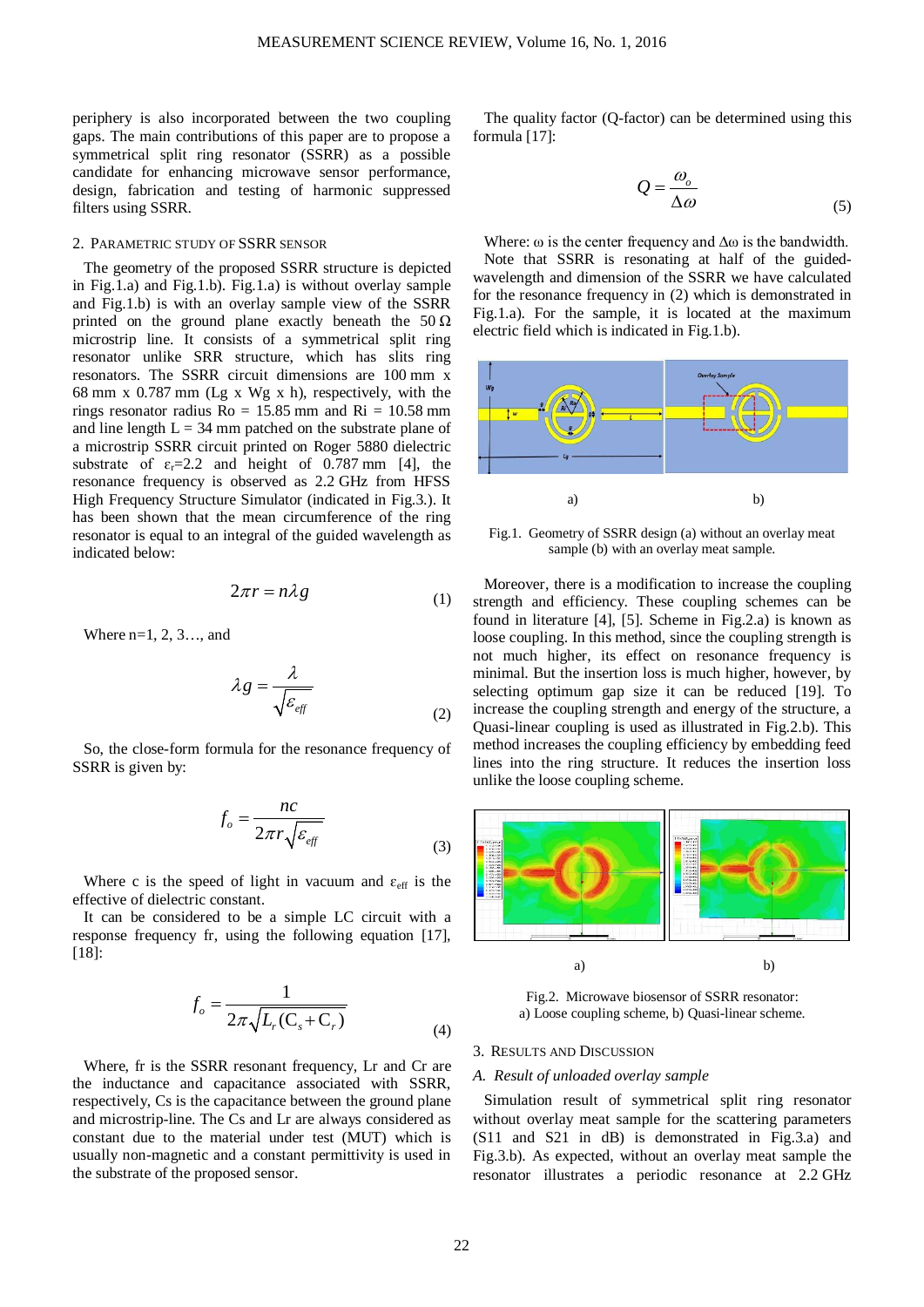intervals with unloaded condition resonator. During the simulation, the first resonance occurred at 2.26 GHz for given range, up to 10 GHz, whereas, the second periodic resonance occurred at 4.4 GHz and then the third at 6.6 GHz and the last resonance occurred at 8.76 GHz. While at these periodic resonances, the result of S21 seems lossier when using coupling gap in SSRR. This is due to the loose coupling of the resonator. However, the Quasi-Linear coupling is used to overcome this problem. Whereas, the insertion loss is much better as it can be seen in Fig.3.a), it demonstrates the comparison of insertion loss S21 (dB) between the loose coupling and Quasi-linear coupling for the simulation results, where loose coupling has -40 dB at 2.26 GHz while Quasi-linear coupling has a -10 dB only. This indicates that a Quasi-Linear coupling has smaller insertion loss with high Q-factor compared to the loose coupling. Fig.3.b) demonstrates the return loss of the designed microwave resonator for both schemes, loose and Quasi-linear coupling. The results show that the Quasilinear has much better performance compared to loose coupling result. This is due to the gap coupling between the feed lines and the ring, whereas the larger gap will produce a minimum field perturbation with less sensitivity.







Fig.3. Measured scattering parameters of unloaded resonator: a) insertion loss S21 (dB), b) return loss S11 (dB).

|             | <b>Loose Coupling</b>     |                     |                    |                    |
|-------------|---------------------------|---------------------|--------------------|--------------------|
| Mode<br>(n) | <b>Frequency</b><br>(GHz) | О-<br><b>Factor</b> | <b>S11</b><br>(dB) | <b>S21</b><br>(dB) |
|             | 2.26                      | 33.98               | $-0.12$            | $-35.19$           |
|             | 4.4                       | 517.65              | $-2.99$            | $-11.61$           |
| 2           | 6.6                       | 379.31              | $-3.78$            | $-10.09$           |
|             | 8.76                      | 369.62              | $-3.74$            | $-9.66$            |

Table 1. Comparison between loose and Quasi-linear coupling in term of Q-factor, S11, and S21.

Table 2. Comparison between loose and Quasi-linear coupling in term of Q-factor, S11, and S21.

| Mode | <b>Quasi-Linear Coupling</b> |                 |            |            |
|------|------------------------------|-----------------|------------|------------|
| (n)  | <b>Frequency</b>             | <b>Q-Factor</b> | <b>S11</b> | <b>S21</b> |
|      | (GHz)                        |                 | (dB)       | (dB)       |
|      | 2.30                         | 141.54          | $-1.61$    | $-10.51$   |
| 2    | 4.58                         | 225.06          | $-7.92$    | $-4.61$    |
| 3    | 6.86                         | 170.86          | $-9.21$    | $-4.39$    |
|      | 9.12                         | 162.71          | -9.07      |            |

Table 1. gives a clear picture of the Q-factor for the loose coupling gap and Quasi-linear coupling and the comparison between them. The Q-factor in the loose coupling has a lower value at the first mode in comparison with other modes. This could be due to the coupling loss of the gaps between the feed lines and ring resonator as indicated in [19]. Thus, a Quasi-linear coupling is used in order to overcome this issue. As a result, the Q-factor had a much better result which peaked 141.54 at 2.3 GHz with low insertion loss -10.51 dB compared to -35.19 dB in the loose coupling. The result of the return loss is slightly enhanced using Quasi-linear coupling when compared to the loose coupling gap at different modes. Resulting values from the table give an idea about the formation of enhancement that reduced the reflected losses using Quasi-linear coupling.

### *B. Result of loaded overlay sample*

Simulation result for the effect of the thickness of overlay sample on the resonant frequency is presented in Fig.4. Thickness of the overlay samples, in the range of 0.787 mm to 7.78 mm, is used to be tested in the microstrip ring resonator. From the results it can be observed that a small thickness causes a smaller shift from the resonator's inherent frequency. This happens because of the increasing of the perturbation when the overlay sample size is increased and more fringing fields are focused into the overlay sample as discussed in literature [19], [20]. In Fig.5., results are presented for an amount of attaining resonance shifts for each corresponding thickness of overlay sample. We observed that the low size of the overlay sample shows less significant resonance shift than the empty resonator. The thickness in 0.787 - 3.148 mm ranges shows less than 22 % resonance-shift, compared to the height thickness. This is due to the fact that the maximum fields are perturbed by an overlay meat sample. The height of the thickness will lead to the maximum perturbation which causes a higher shift in the resonance frequency, whereas, the low thickness of the overlay meat sample causes a small shift in resonance frequency.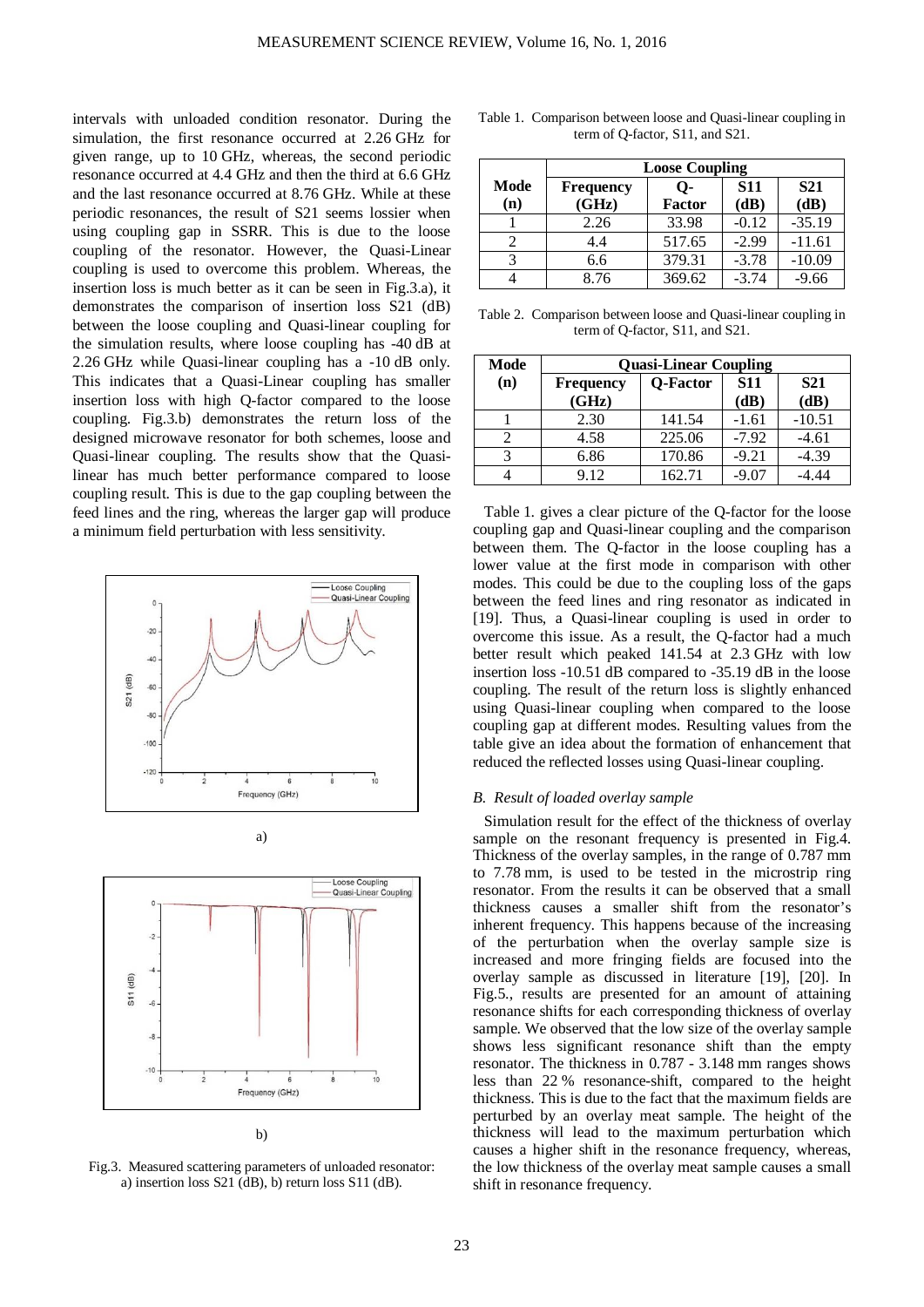



b)

Fig.4. Resonance frequency as a function of multiple overlay thickness: a) using the loose coupling scheme, b) using Quasilinear scheme.

Furthermore, the simulation result is analyzed for the sample overlay ring resonator over the range from 0.787 mm to 7.78 mm. This range is chosen, as the ratio between the thickness of the overlay sample h2 and the Roger 5880 substrate h1 is equal to 1 to 15 as indicated in [6], the size of the meat sample will not affect significantly the effective permittivity. The resonant frequency and insertion loss are presented as a function of overlay thickness, respectively, which are demonstrated in Fig.4. and Fig.5. Considering Fig.4., it illustrates the thickness of the overlay sample with resonance frequency and when increasing the overlay sample thickness, the shift in resonance frequency is increased. The reason behind this is that the overlay sample size increases, the field perturbation is also increased due to the more fringing fields which are getting concentrated into overlay sample. As a result of increasing fringing field capacitance, the resonance frequency is decreased. Even though there is a shift in resonance frequency, which is significant within a certain thickness, it is limited to lower range only, its effect is not important. Therefore, further increase in sample thickness will not affect the resonance frequency. This is due to the fact that all of the electric field is confined into the overlay sample and substrates which interpret the effective permittivity that increases with the height of the overlay until it reaches the asymptotic value as discussed in literature [20]. Correspondingly, this happens to the insertion loss magnitude as indicated in Fig.6.





Fig.5. The amount of shift frequency over the range of overlay thickness: a) using loose coupling, b) using Quasi-linear coupling.



Fig.6. The effect of overlay thickness on: a) resonance frequency, b) Insertion loss S21 in dB.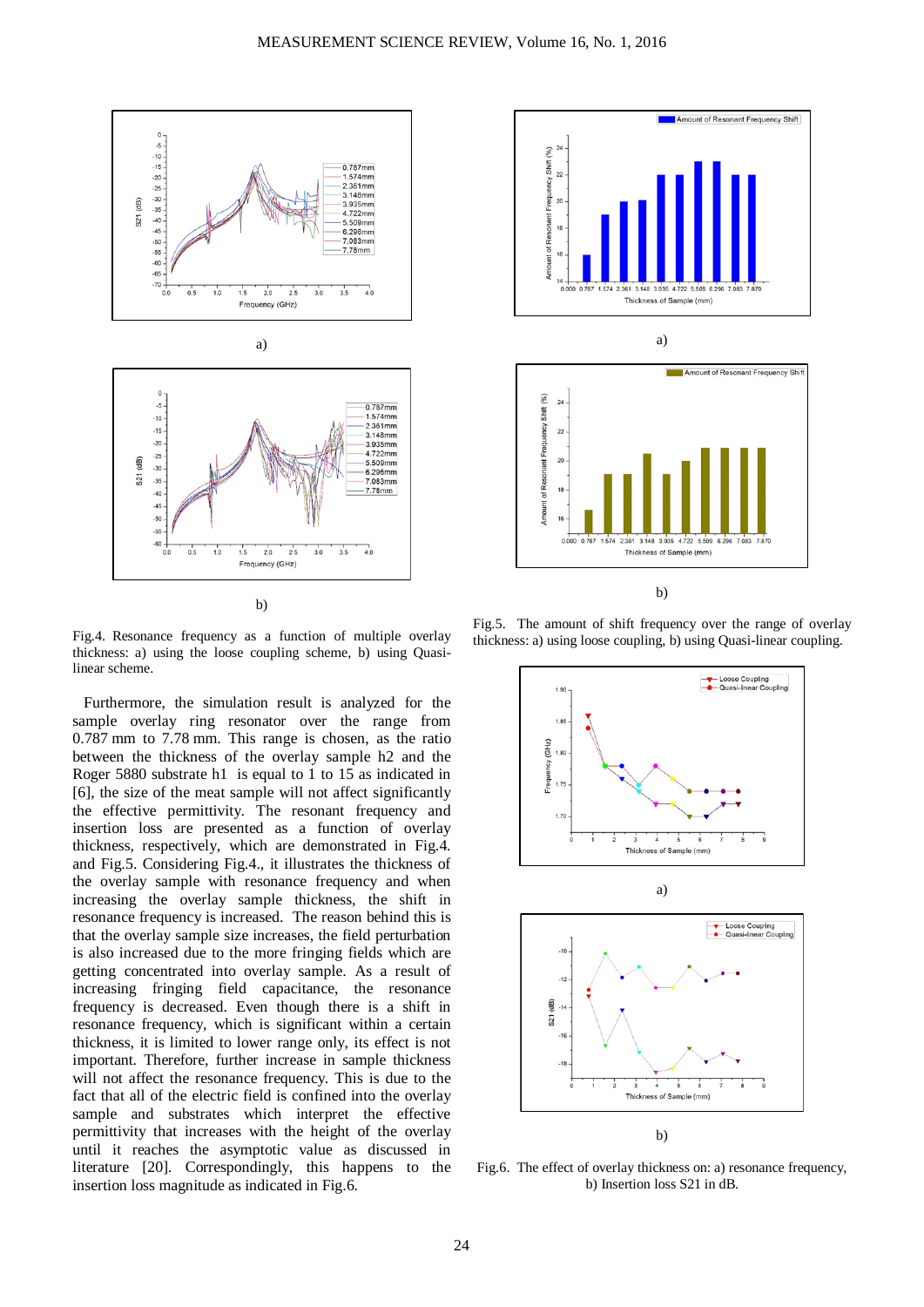#### *C. Effect of the coupling gap*

The gap has a significant effect on determination of the dielectric properties. The fields of microstrip ring resonator are noticeably disturbed with a small coupling gap while in larger coupling gap size it is less disturbed with high losses in the coupling gap region. Thus, the variations of the coupling gaps were evaluated using a gap size of 0.15 to 0.35 mm as indicated in Fig.7. It can be observed that the performance of the resonator depends on the size of the coupling gap.

The comparison results before and after optimization for loose coupling scheme are demonstrated in Fig.8. It can be observed that the Q-factor in the SSRR sensor has low value (33.98) at 2.26 GHz operating frequency compared to the other harmonic resonant frequencies before the optimization was made. After the optimization is done for the coupling gap between the ring and the feed lines, a maximum field distribution is produced at 2.26 GHz operating frequency and provides minimum insertion loss. It demonstrates that the SSRR sensor has achieved a high Q-factor around 407.34 at the same operating frequency with smaller insertion loss. A comparison before and after optimization of the loose coupling scheme is indicated in Table 3.



Fig.7. The effect of the coupling gap.



Fig.8. Simulation result of loose coupling before and after optimization.

Fig.9. illustrates the simulation result for quasi-linear coupling scheme before and after the optimization. It can be observed that the Q-factor in quasi-linear coupling scheme has a high value of 278.78 at 2.30 GHz operating frequency after the optimization was made. Table 4. shows comparison of simulation results before and after optimization for quasilinear coupling scheme.

| Mode | <b>Loose Coupling After Optimization</b> |                     |                    |                    |
|------|------------------------------------------|---------------------|--------------------|--------------------|
| (n)  | Frequency<br>(GHz)                       | О-<br><b>Factor</b> | <b>S11</b><br>(dB) | <b>S21</b><br>(dB) |
|      | 2.22                                     | 407.34              | $-1.53$            | $-15.32$           |
|      | 4.42                                     | 243.53              | $-3.16$            | $-12.03$           |
|      |                                          |                     |                    | -8.99              |

4 8.76 302.07 -5.30 -8.64

Table 3. Comparison results before and after optimization for loose coupling scheme.



Fig.9. Simulation result of quasi-linear coupling before and after optimization.

| Table 3. Comparison results before and after optimization for |  |
|---------------------------------------------------------------|--|
| loose coupling scheme.                                        |  |

| Mode | <b>Quasi-Linear Coupling After Optimization</b> |               |            |            |
|------|-------------------------------------------------|---------------|------------|------------|
| (n)  | <b>Frequency</b>                                | О-            | <b>S11</b> | <b>S21</b> |
|      | (GHz)                                           | <b>Factor</b> | (dB)       | (dB)       |
|      | 2.30                                            | 278.78        | $-6.08$    | $-4.26$    |
| 2    | 4.57                                            | 183.17        | $-10.99$   | $-2.83$    |
| 3    | 6.85                                            | 151.72        | $-11.48$   | $-2.93$    |
|      | 9.11                                            | 142.46        | $-10.95$   | $-3.13$    |

### *D. Calculation of Real Part Permittivity*

Various dielectric samples from 1 to 10 were loaded and simulated in the proposed SSRR sensor in order to visualize the design of sensing applications. A cube overlay sample with dimension of 25 x 17 x 1 mm  $(L \times W \times h)$  is used in order to model fresh meat along with ɛr 56.5 dielectric constant [21]. Fig.10. demonstrates the resonance frequency which is shifted down accordingly when the value of the dielectric constant of the sample is increased. This is due to the high capacitance when introducing the dielectric material. By referring to (4), increasing the capacitance will produce a low resonance frequency. The shifts of resonance frequency are considered as data which are related to the permittivity of the MUT  $(\varepsilon)$ . Thus, an expression for the relationship between the permittivity,  $\varepsilon$  and frequency, f of the MUT is required. This expression can be modeled by using curve fitting method based on the data presented in Fig.10. and the polynomial presented in the figure is obtained as follows:

$$
\varepsilon_r = 85.06f^2 - 425.69f + 525.27\tag{6}
$$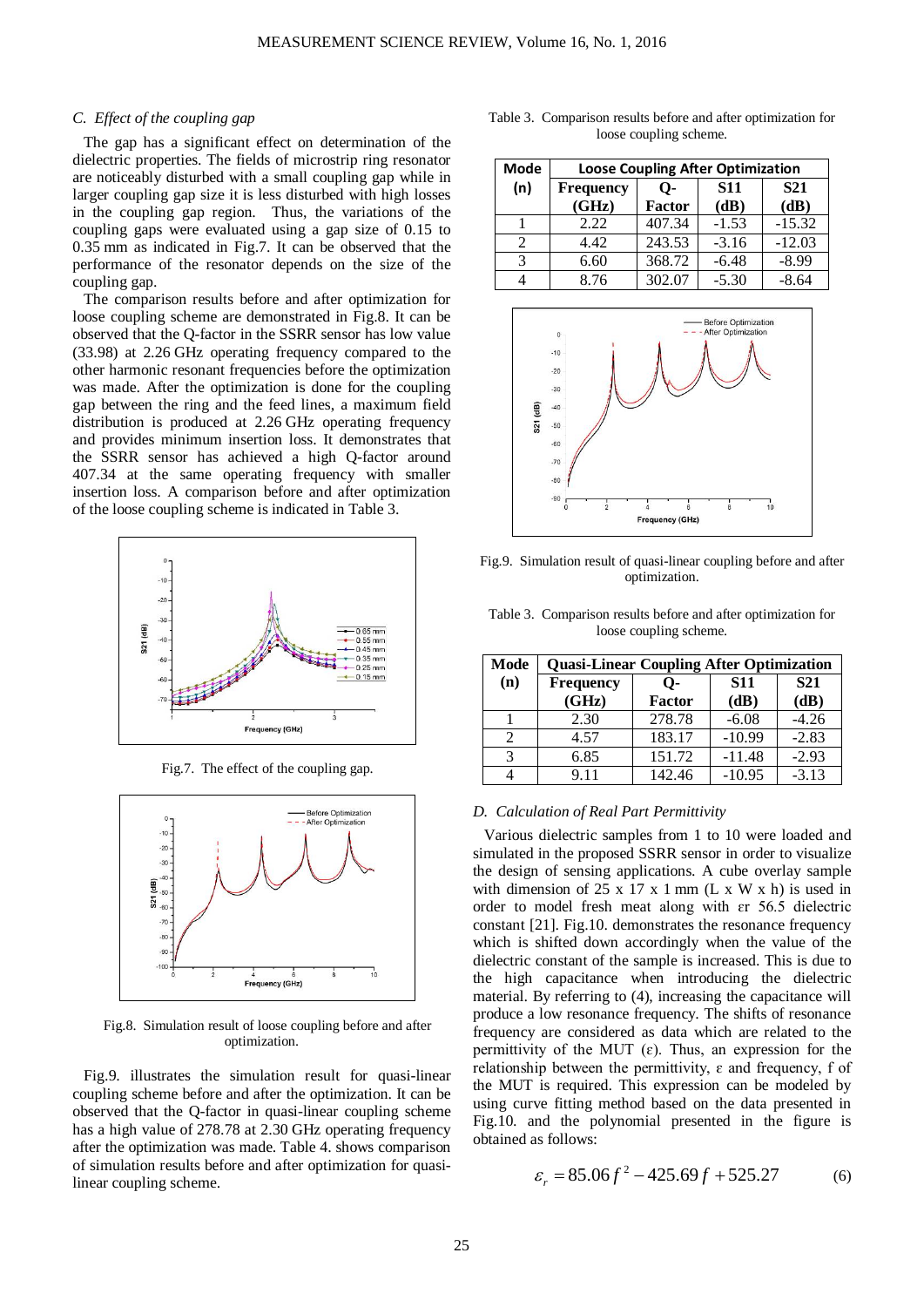

Fig.10. MUT permittivity as a function of resonance frequency for the proposed SSRR sensor.

#### *E. Fabrication and Measurement Results*

The SSRR sensor is fabricated on the Roger RT/Duroid 5880 substrate with 2.2 dielectric constant and 0.787 mm thickness. Fig.11. shows the fabricated SSRR loose coupling sensor without and with overlay meat sample. It obviously illustrates that the SSRR sensor has narrower band and sharper dip which reveals its high Q nature of around 407.34 compared to other structures. Furthermore, the results demonstrate some small deviations between the simulation and measurement. The measured resonance frequencies are slightly shifted from the simulation and the insertion loss magnitude is lower than the simulated one. This is because of mismatch between the feed-lines and SMA connectors and also the tolerance of fabrications which limits simulation accuracy. The simulation results can be compared with experiment results for both schemes: loose coupling and quasi-linear coupling. The first conclusion of loose coupling is that results are in good agreement, implying that experimental results are valid within the range of simulation results as indicated in Fig.12.a). This implies that the quasi-linear coupling simulation results will be in good agreement with the measurement results.





b)

Fig.11. Fabricated SSRR sensor a) without meat sample b) with overlay meat sample.

For simulation results validation, measurements were taken into account with fabricated SSRR sensor. The response behavior of resonance frequency is observed with and without overlay meat sample as indicated in Fig.12.b).



Fig.12. Measured S21 parameter a) Comparison between simulation and measurement results b) Behavior response of resonance frequency with/out overlay fresh meat sample.

#### 4. CONCLUSION

In this paper, we have proposed SSRR as a viable candidate for performance enhancement of microwave sensors. We have designed, simulated and tested overlay sample using HFSS simulator. The thickness of the overlay sample was varied and the result was obtained and recorded. The main contribution of this paper is to have a high Qfactor with small insertion loss at the designed operating frequency. This feature is expected to be particularly useful for characterizing materials of solids and bio-sensing applications. The SSRR is used because it is cost effective, simple, and easy to fabricate, easy to simulate, easy to enhance the accuracy of the sensor with respect to material characterization compared to other techniques.

#### ACKNOWLEDGMENT

This work was supported by UTeM Zamalah Scheme and funded by UTeM and the Malaysian Government (MOHE) for research grant RAGS/1/2014/TK03/UTEM/FTK-B00078.